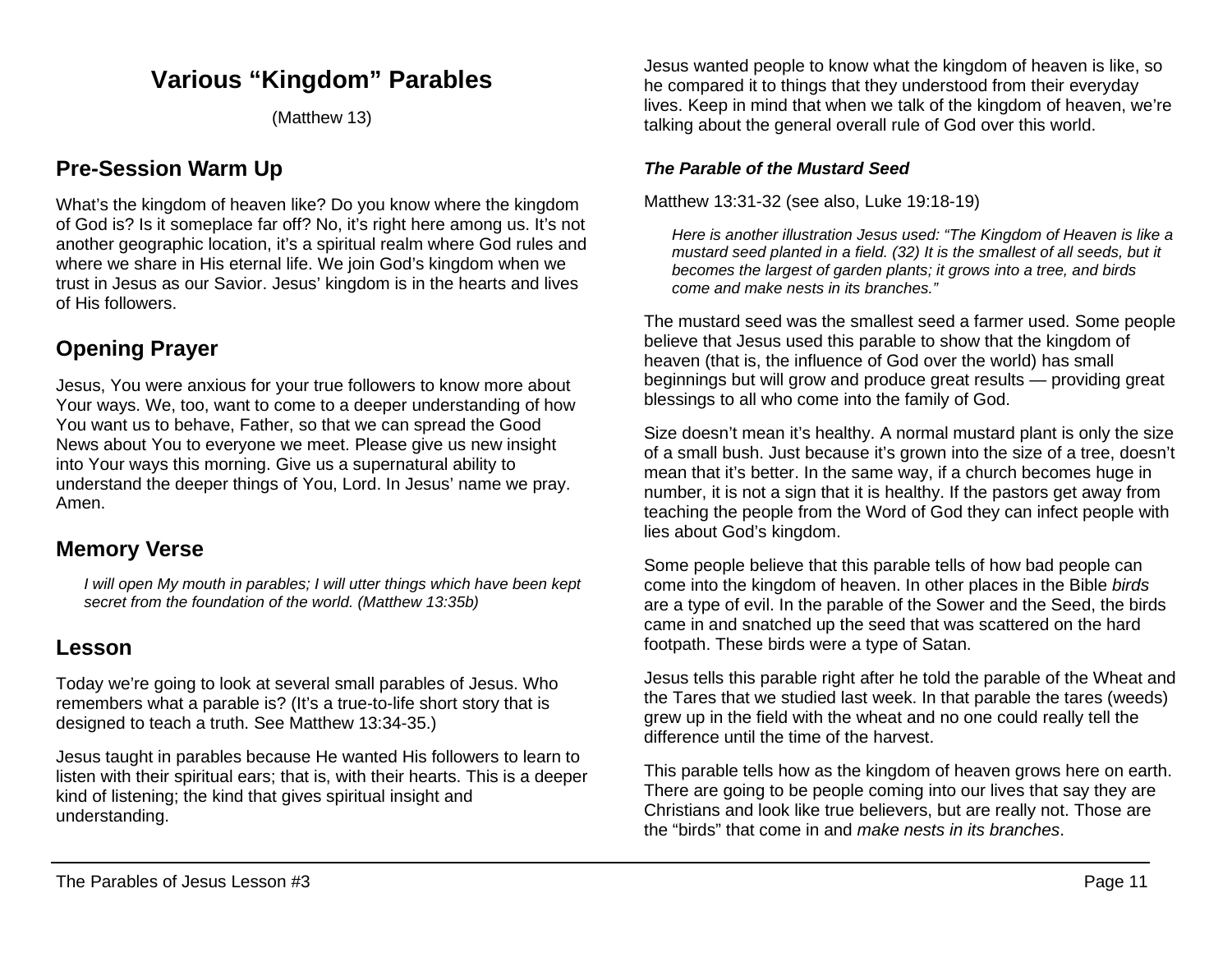#### *The Parable of the Leaven*

Matthew 13:33 (see also, Luke 13:20-21)

*Jesus also used this illustration: "The Kingdom of Heaven is like the yeast a woman used in making bread. Even though she put only a little yeast in three measures of flour, it permeated every part of the dough."*

Who knows what leaven is? *Leaven* is a substance that you put into bread dough to make it rise. It produces a gas that makes the dough puff up.

In other Bible passages, yeast is used as a symbol of sin because it puffs up, just as pride puffs us up and makes us proud. Although yeast looks like a minor ingredient, it seeps into the whole loaf. This parable explains what happens when evil or sin is present within the church. If you leave the sin in the church, it will affect the whole body of believers in a bad way. You can't even leave one small speck.

#### *The Parable of the Hidden Treasure*

#### Matthew 13:44

*"The Kingdom of Heaven is like a treasure that a man discovered hidden in a field. In his excitement, he hid it again and sold everything he owned to get enough money to buy the field.*

What is the "field" in this parable? (The world) The kingdom of heaven is the family of believers in this world.

Who is the man? (Jesus) What did he do? Why does it say he sold all that he had to buy the field?

#### Philippians 2:5-7

*You must have the same attitude that Christ Jesus had. (6) Though he was God, he did not think of equality with God as something to cling to. (7) Instead, he gave up his divine privileges; he took the humble position of a slave and was born as a human being. When he appeared in human form,*

Jesus "sold" all that he had by coming down out of Heaven to be born as a baby human. He temporarily gave up his position in glory to humble Himself as a man! And, He "bought" the field.

1  $John 2.2$ 

*He himself is the sacrifice that atones for our sins—and not only our sins but the sins of all the world.*

Do you see what it cost Him? He went through a torturous death on the cross to pay for our sins. He took the punishment we deserve so that our debt to God the Father for our sins was fully paid and we can now come into Heaven when we die.

The parable says he bought the field. The "field" is a type of the world. That means that the Lord purchased the whole earth. He died for all sin. He did that in order to get the true believers, the treasure hidden in the field.

#### *The Parable of the Pearl of Great Price*

Matthew 13:45-46

*"Again, the Kingdom of Heaven is like a merchant on the lookout for choice pearls. (46) When he discovered a pearl of great value, he sold everything he owned and bought it!*

Who is the "merchant"? (Jesus) Who is the "pearl" of great value? (The church.) God loves us with an everlasting love! What did Jesus do? He gave up his position at the right hand of God and allowed Himself to be sacrificed on our behalf.

The pearl is the only jewel that is a product of a living organism. All other jewels (diamonds, topazes, and so on) are minerals mined out of stone. Pearls grow inside of oysters. The oyster, like the field in the other parables, is a symbol of the world. They grow as a result of an irritation when a piece of sand gets inside of its shell.

An interesting thing to know is that according to the law God gave to Moses, oysters were unclean and the people were forbidden to eat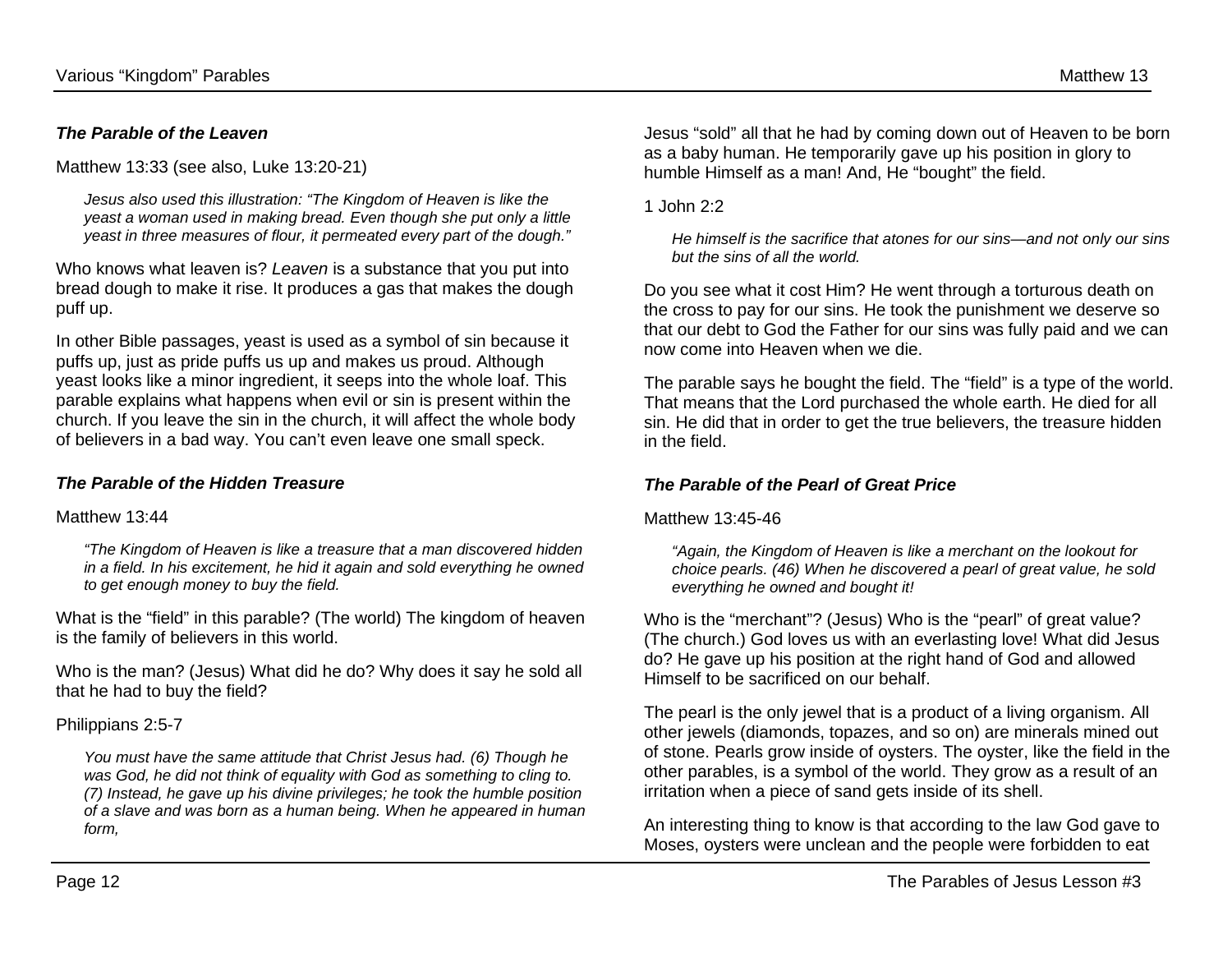them. Yet, pearls grow inside of an oyster. In the same way, true believers act as an irritation to the people of the world. As we make a stand for doing things God's way—as we let the Holy Spirit guide our thoughts, words, and actions—we make a positive influence on the people of the world around us. And, as we interact with unbelievers, we grow spiritually, like a pearl.

#### *The Parable of the Dragnet*

#### Matthew 13:47-50

*"Again, the Kingdom of Heaven is like a fishing net that was thrown into the water and caught fish of every kind. (48) When the net was full, they dragged it up onto the shore, sat down, and sorted the good fish into crates, but threw the bad ones away. (49) That is the way it will be at the end of the world. The angels will come and separate the wicked people from the righteous, (50) throwing the wicked into the fiery furnace, where there will be weeping and gnashing of teeth.*

A *dragnet* is a fishing net. Modern day commercial fishermen still use dragnets to catch fish. They throw a big net over the side of a boat and drag it along for a way, then when they pull it back up into the boat it is filled with all sorts of fish, some that are marketable and some that aren't. They keep the valuable ones and throw the rest back into the sea.

This parable has the same meaning as the parable of the Wheat and the Tares we discussed last week. Just as the sea contains both good and bad fish, it is not until the fishermen pull in the harvest that they can save the good and throw back the bad.

In this life, we are like one of the fish. We're to swim around in this world telling others about the Good News of God's plan of salvation. Our job is to obey God and tell others about His grace and goodness, but we cannot judge who is part of the kingdom of heaven and who is not. This sorting will be done at the last judgment by the angels who are much more qualified than we.

Father, thank You for giving us all these parables that tell us about Your kingdom. We know that the kingdom of heaven is right inside of our own hearts. As we learn about Your ways it helps us with our attitudes. We want every thought that we have, ever word that we speak, and everything that we do to be pleasing to you, Lord. Help us to remember the lessons we've learned. In Jesus name we pray. Amen.

# **Learning Centers**

### **Craft Corner**

### **Game Center**

*Wheat and Tare Game*: Divide the children into two teams: boys against girls, for example. For every correct answer to one of the following questions, a child can pick up a playing card with a picture of wheat on the front. On the backs of some of the cards, write the word "Zonk" and on the rest of the cards, write point values. The "Zonk" cards are the "birds" and are worth nothing. Keep track of each team's points.

- Or, use the following questions in another game of your choice:
- 1. What is a parable? (It's a true-to-life short story that is designed to teach a spiritual truth.)
- 2. Why did Jesus teach in parables? (He wanted His followers to learn to listen with their spiritual ears; that is, with their hearts.)
- 3. What is the kingdom of heaven? (The rule of God over the world)
- 4. Tell me the parable of the mustard seed in your own words.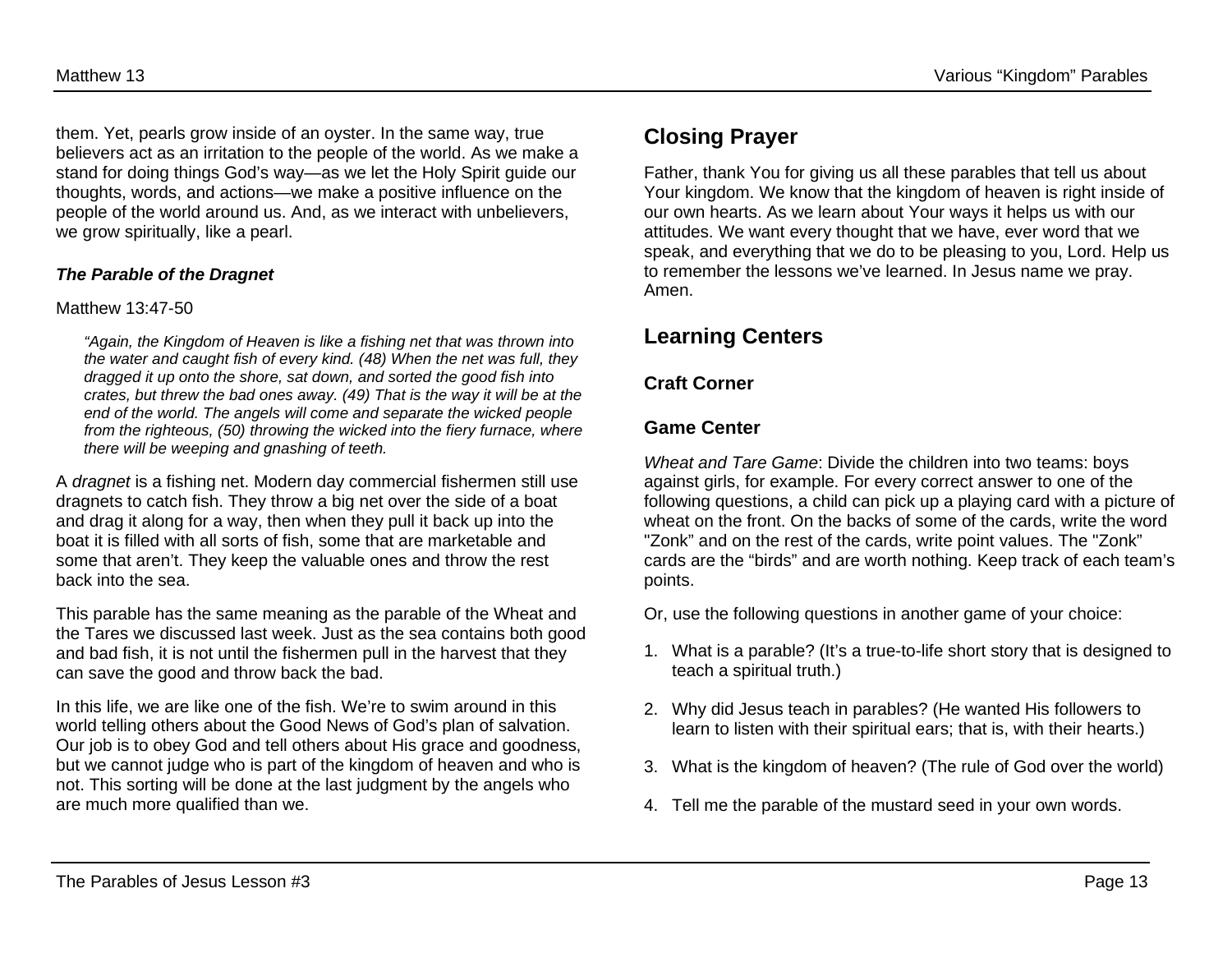- 5. How is the kingdom of heaven like a mustard seed? (It starts out small, but produces great blessing to many.)
- 6. What do the birds represent? (Evil or Satan)
- 7. What is leaven? (It's a substance you put into bread dough to make it puff up; yeast.)
- 8. In the Bible, what is yeast often a type of? (It's a symbol of evil.)
- 9. How is the kingdom of heaven like leaven? (If you let sin into the church it will affect the whole body of believers in a bad way.)
- 10. Why is the kingdom of heaven like treasure hidden in a field? (Of all the people in the world, the true believers are precious to the Lord.)
- 11. Why does it say he sold all that he had to buy the field? (Jesus gave up His position at the right hand of God and allowed Himself to be sacrificed on the cross to die for the sins of the whole world.)
- 12. Who is the "pearl of great value"? (Us, the church)
- 13. What interesting fact can you tell me about pearls? (The pearl is the only jewel that is a product of a living organism. Pearls grow inside of an oyster. They grow as a result of an irritation when a piece of sand gets inside of its shell.)
- 14. How is a pearl like us? (We grow in an unclean organism, the world. We are an irritation to worldly people around us. But, as we interact with the world, we grow spiritually. )
- 15. What is a dragnet? (A fishing net)
- 16. Tell me the parable of the dragnet in your own words.
- 17. Who will separate the wicked from among the just? (The angels)

18. What will happen to the wicked? (They will be cast into the furnace of fire where there will be wailing and gnashing of teeth.)